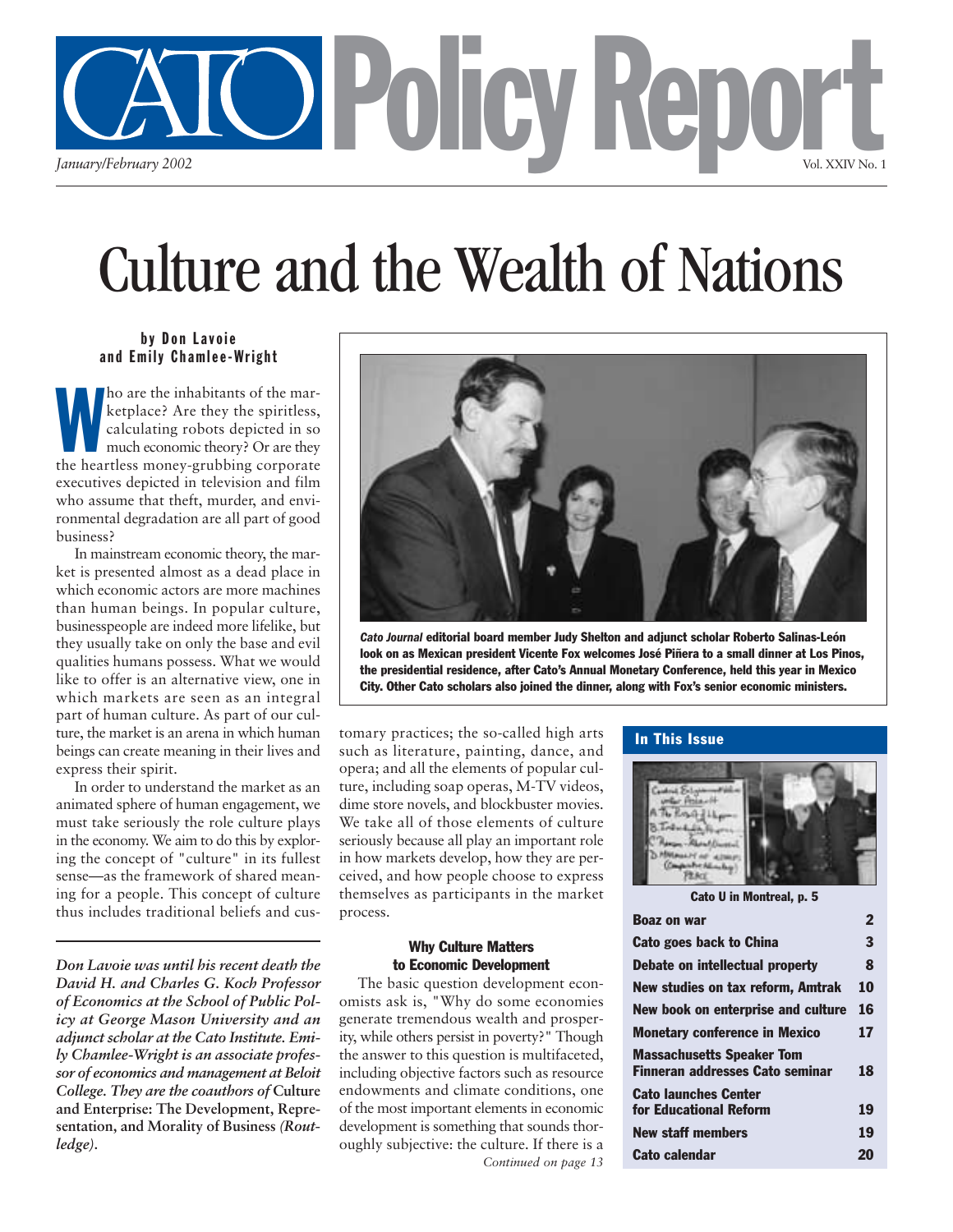## ❝If there is a spirit of enterprise, a set of stories or images in the culture that celebrates some form of entrepreneurial creativity, then economic prosperity is more likely.❞

#### ENTERPRISE *Continued from page 1*

spirit of enterprise, a set of stories or images in the culture that celebrates some form of entrepreneurial creativity, then economic prosperity is more likely. If you want to get a sense of whether a community is apt to grow wealthier, find out what stories they tell, what myths they believe, what heroes they admire, what metaphors they use. Economic development is, at its heart, a cultural process.

Nature endows some societies with rich oil deposits and others with fertile soil. Similarly, culture provides some societies with a kinship network conducive to building complex credit markets and other societies with a strong work ethic. Just as markets will develop differently according to societies' specific natural resources, they will also develop differently according to societies' cultural resources. For instance, capital accumulation takes place in starkly different ways depending on whether it occurs in West Africa, Japan, the United States, or an overseas Chinese community, because the cultures differ dramatically.

Although some institutional policies succeed in promoting economic growth and prosperity in one society, there may be important limitations on the wider applicability of the same policies in other cultural contexts. As essential as they are, free trade and private property rights are no guarantee of economic progress. They may be necessary conditions, but they are not sufficient to guarantee prosperity. The culture must be one that, in general, supports commerce and entrepreneurship, but the particular manner in which the spirit of enterprise can be encouraged will be culturally specific. Western child-rearing techniques that reinforce the value of self-reliance may tend to foster bold entrepreneurial behavior in adulthood. The kinship structures of many African tribes provide the networks through which businesspeople can acquire training and start-up capital. Confucian philosophy, which values long-term planning over shortsighted results, may in part account for the high savings rates in some Asian societies. Different societies can emphasize different aspects of markets by

drawing on their unique comparative cultural advantages.

#### Culture and Economic Transition

An appreciation of culture's role in economics is crucial to discerning different cultures' likely paths toward economic prosperity. Take the reforming Soviet-type economies as a case in point. The institutions of traditional Soviet-type systems explain much of their poor performance. The main difference between, say, South and North Korea, or between the western and the eastern parts of Germany, or between Hong Kong or Taiwan and mainland China stems from the failed pattern of institutional policies of Soviet-type economies. But still, the way communism worked historically in Korea or Germany or China was shaped in fundamental ways by the specific cultures of those societies, and the particular paths they will need to take in the future to build working market economies will depend on culture.

If only the universal characteristics of markets were relevant in assessing the prospects for a successful reform process, we would expect that the removal of restrictive laws banning trade in formerly Soviet economies would automatically inspire a flood of entrepreneurial activity. The inefficiencies of the former system would quickly be swept away. In some cases there has not been enough privatization of property to lead economists to expect much economic improvement, but in many Eastern European countries the institutional changes have been rather substantial and, it would seem, should have yielded more significant results. Without taking cultural factors into account, we are unable to explain why the reforms have not inspired a swift move to market coordination and rapidly increasing prosperity.

Only when we take notice of the cultural shifts that took place during the Soviet experiment can we understand the difficulties facing economic recovery today. For example, in the Soviet-type economy, affluence was broadly recognized as a sign of being politically advantaged within a totalitarian system, so naturally the wealthy did not and still do not tend to inspire much trust. The derogatory term "New Russians"

is applied equally to those who have earned their wealth through legitimate business ventures and to those who have used political connections or Mafioso tactics. Transforming this attitude will be crucial if successful entrepreneurs and business managers are to achieve legitimacy in the eyes of ex-Soviet citizens.

#### Entrepreneurship across Cultures

Culture is also one of the key factors in determining the shape entrepreneurial activity will take in a society. Consider, for example, the relative success of direct-selling organizations, such as Amway and Mary Kay Cosmetics, in three distinct settings: the United States, Taiwan, and Japan.

In her study of direct-selling organizations, Nicole Biggart found that the reasons for the success of such organizations differ from one culture to another. The emphasis on individual effort fits in well with the American work ethic, and the emphasis on community has been a particular draw for American women, many of whom find the direct-selling organization a nurturing environment in which to seek personal as well as financial growth.

Taiwanese who are involved with directselling organizations excel in the recruitment of family members to join the organization while at the same time advancing their own status in the hierarchy. Given American attitudes against nepotism, this has not been a significant part of the U.S. experience. Taiwanese direct-selling organizations allow the entrepreneur to operate more like a sole proprietor than does working for a more traditional business. This aspect of the direct-selling organization tends to be emphasized far less in Japan, where loyalty to the corporation is stressed. Each society draws on a different set of cultural tools to make the most of this particular form of marketing.

Cultural patterns conducive to economic growth may emerge from vastly different sources. Consider the distinct cases of the Japanese and the overseas Chinese entrepreneur. In each case the entrepreneur performs the vital functions of innovation and coordination within the market. Yet the "ideal" types of those two entrepreneurs

*Continued on page 14*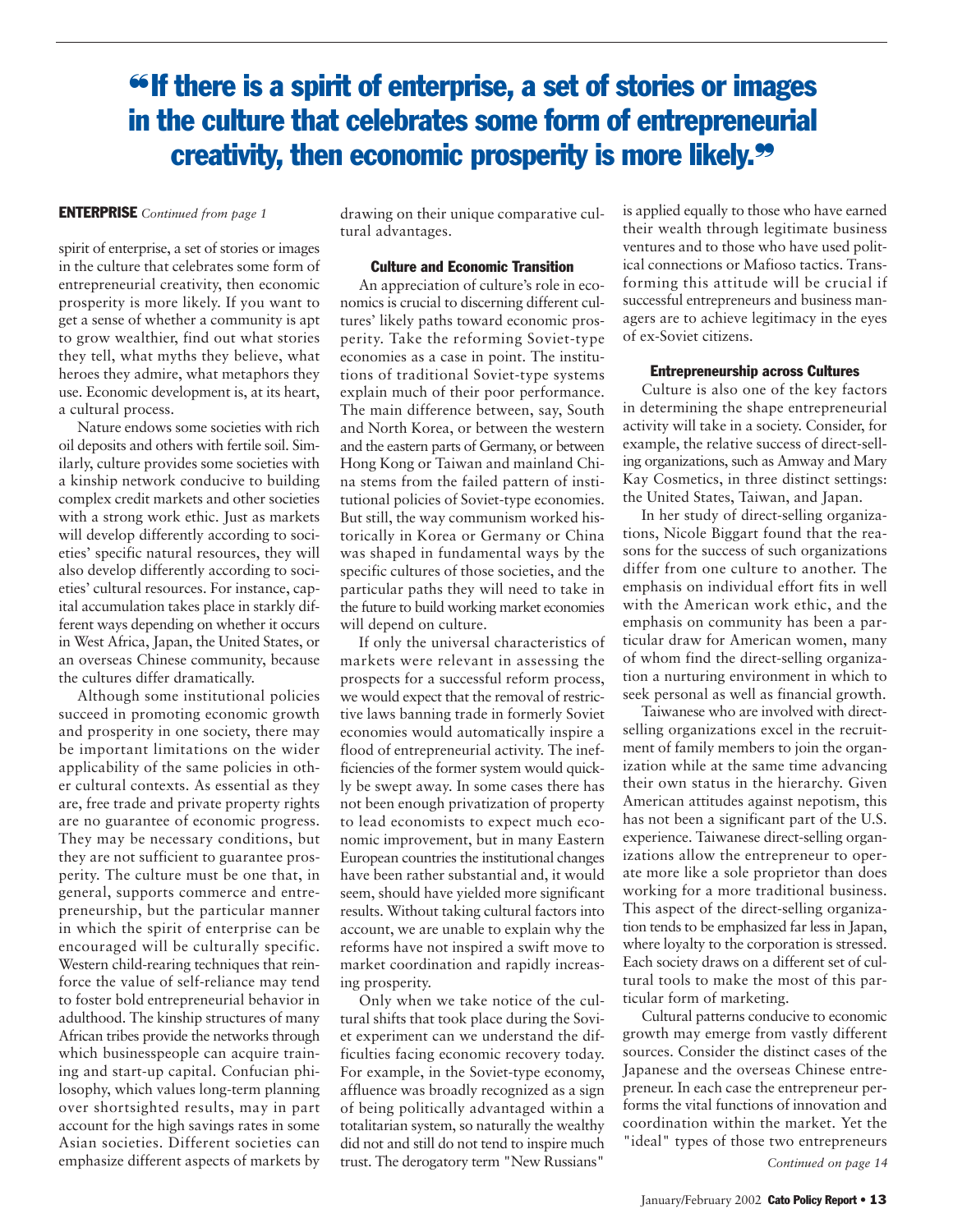## ❝Culture provides some societies with a kinship network conducive to building complex credit markets and other societies with a strong work ethic.<sup>99</sup>

#### ENTERPRISE *Continued from page 13*

would be described as having quite different qualities.

The standard account of Japanese business culture is centered on team and group identity, with the individual fitting into an already existing structure of authority. Within the firm, corporate unity is held in high regard, while individual identity is subordinated to that of the corporation. The corporation can even supersede family in terms of loyalty and priority. Though the ideal of life-long employment in the company has been all but shattered over the past decade, tight bonds of loyalty to the firm are still characteristic of Japanese corporate culture.

Many people have argued that this model of industrial organization has emerged in Japan as a result of Confucian ethics. Scholars such as Herman Kahn have argued that out of this philosophical system emerged a strong ethic of stringent meritocracy, but one within the context of an exacting hierarchy. Others have argued that the Samurai military organization, not the Confucian ethos, is the primary cultural force at play and has had the greatest influence on corporate culture in Japan. In much the same way as the ancient military organization, the modern Japanese firm inspires individual effort and peer competitiveness, but within the framework of the corporation, which offers a level of authority that transcends individual ambition.

In Chinese culture, on the other hand, the typical ideal entrepreneur possesses a maverick individualist spirit. One possible explanation for this unique form of East Asian individualism is the influence of Buddhism and folk religions, or shamanism. It has been argued that these religions, especially the folk religions, are highly pragmatic and root salvation firmly within this world.

The point of fleshing out the differences among various entrepreneurial cultures is not to ask which culture is better, as if we could use some sort of checklist of cultural traits to determine which societies are "growth friendly" and which are "growth resistant." Our point is that by recognizing the particular ways different cultural

contexts offer market participants a means of discovering new opportunities, we begin to understand the role of culture in economic development.

#### Telling Better Stories

Though we see little value in ranking whole cultures against one another to determine which are "growth friendly" and which are "growth resistant," we think that there *is* value in considering the ways in which a particular culture both supports and undermines the spirit of enterprise. It is particularly interesting to consider the messages and values that are conveyed and received in popular culture, as this is the arena in which meaning is created and recreated in the daily lives of ordinary human beings.

Exploring the meanings that are produced and consumed in popular culture is the central focus of the academic discipline known as cultural studies. Cultural studies scholars take seriously the values and messages that are cultivated in the process of writing and reading romance novels or the producing and watching of television shows. Novels, TV shows, and movies tell the stories that reach ordinary people in their everyday lives. What these stories have to say about the world of business and the people who inhabit it is important to how we relate to that world. Popular culture plays a crucial role in determining whether we consider the marketplace a domain of illegitimate power and oppression or an arena in which we can create meaning in our lives and express our individuality and moral commitments.

Plot lines and character development in TV shows and movies are an important part of this enculturation process. Robert Lichter and his colleagues surveyed 30 years of television programming from the 1950s to the 1980s to detect trends in attitudes about race, sex, crime, home life, and business. Businessmen were twice as likely to be portrayed as villains as were people in any other identifiable occupation and nearly three times more likely to be criminals on TV.

The negative portrayal of businesspeople has grown over the years. In the late 1950s and early 1960s, businesspeople were three times more likely to exhibit characteristics of rampant greed than were other characters in identifiable occupations. In the 1980s business characters were 10 times more likely to exhibit greedy behavior than were other characters.

Prime-time television series in the 1990s seemed to keep pace with that trend. Businesspeople were often portrayed as unscrupulous and tyrannical, as in the case of CBS's *Dr. Quinn, Medicine Woman.* Before that show's cancellation in 1998, the usual cast of characters included Jake, the bigoted barber and sometimes-dentist, who spends his spare time roughing up black townsfolk and working diligently to keep the vote from women; Hank, the local saloon owner, who forces prostitutes into indentured servitude and beats up innocent horses; Lorn, the owner of the general store, who demonstrates glimpses of humanity but more often than not sides with Hank and Jake in their immoral causes. The heroes of the series are Michaela Quinn, the town doctor, who never seems to charge anyone for her services, and the handsome Sully, who does not seem to have any occupation save that of Native American rights activist. Characters from J.R. Ewing to the Ferenge in *Star Trek: Deep Space Nine* confirm the point.

Not only are businesspeople in the world of television and film inherently corrupt, profit itself is put on trial. In a follow-up study of television in the 1990s, Lichter and his colleagues found that 81 percent of the shows that turned on the question of whether business dealings were honest and honorable or unfair and corrupt portrayed business as dishonest and corrupt. Rather than a reward for offering valued goods and services, profit was ordinarily portrayed as the result of exploitation and fraud.

Scripts, plot lines, and character development, however, constitute only one side of the process of meaning creation in popular culture. While producers and scriptwriters *supply* such stories, the viewers—the consumers of popular culture—play a crucial role on the *demand* side. Viewers can and often do resist and reject the overriding messages embedded in TV shows and movies, even while they enjoy them for their